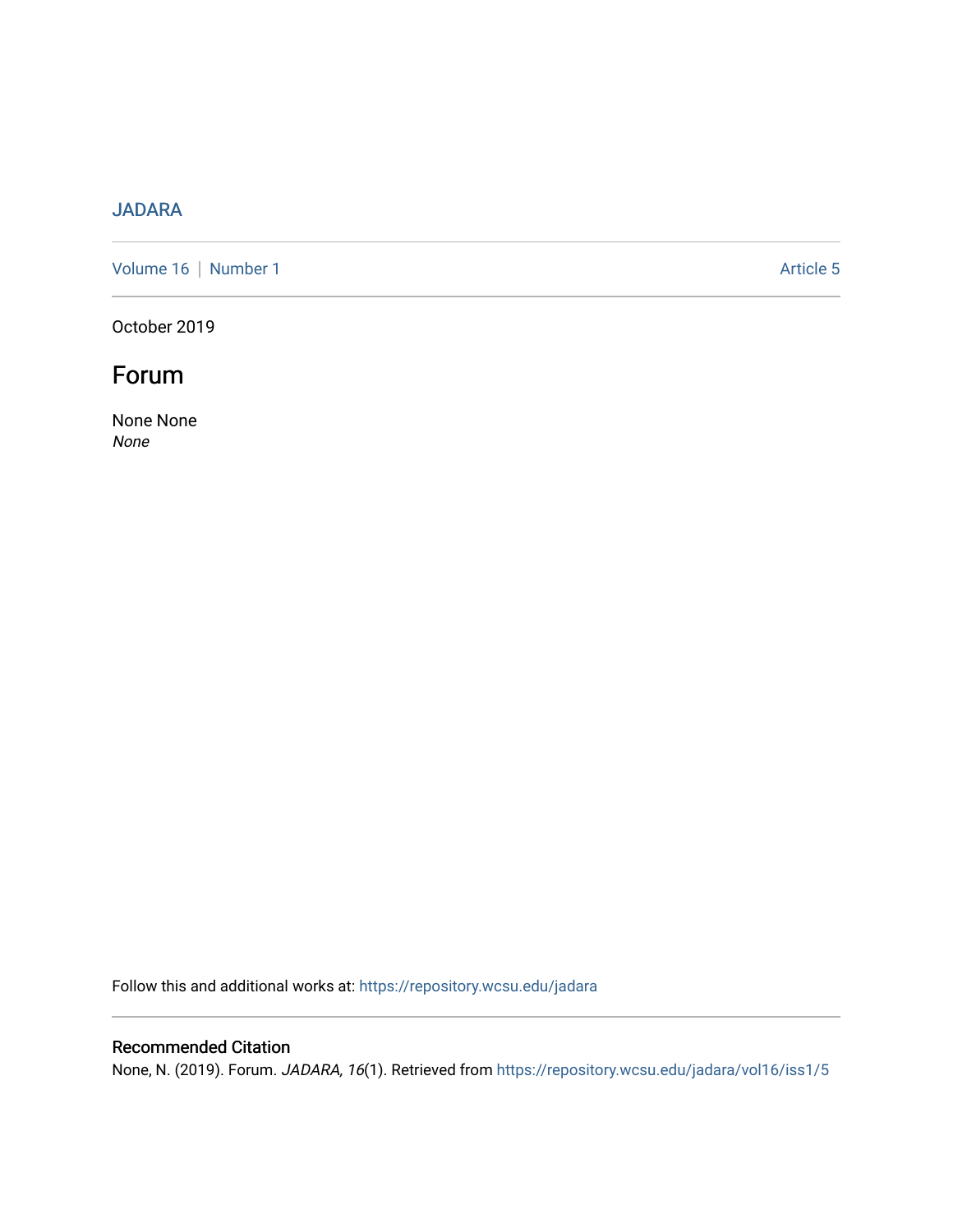Dear Dr. Lloyd:

An article appeared in the January 1982 (Vol. 15, No. 3) issue of the JOURNAL OF REHABILITATION OF THE DEAF entitled "Comparison of the Language Abilities of Deaf Children and Young Adults". I am disturbed to note that much professional writing on deafness, including this article, continues to refer to the "language abilities" or "communication problems" of deaf persons, without specifying which language or mode of communication is being discussed.

The above-mentioned article describes a study of the English ability of the deaf subjects and the problems they experience with certain English syntactic struc tures. In light of the growing body of knowledge about the rich communication systems of deaf people, including American Sign Language, it seems critical that professional publications make a very precise distinction between American Sign Language competency and English Language competency.

Would you consider establishing an editorial guideline encouraging future con tributors to carefully edit their manuscripts to eliminate the imprecise use of the terms "language" and "communication"?

Sincerely, Claire L. Ramsey Olympia, Washington

Dear Mr./Miss/Mrs./Ms. Ramsey:

Talk about imprecision! How do we determine whether Claire is a male or female?

In a more serious vein, I can certainly sympathize with your desire for un ambiguous terminology. Unfortunately, English does not lend itself very well to such a goal. For example, are you aware that the term 'ability' may mean either the potential for or the accomplishment of? Obviously, the two are quite different, yet the same term stands for both. Interesting?

Unfortunately, perhaps, in this society certain terminologies may be used as synonyms when they may not strictly be such. You bring to the readers' attention just such an example. It is beyond me to see how we can alter something which seems to be a function of the language/culture. In this country and in the field of deafness, most people use the term 'language' as synonymous with 'English'.

I think you are on a little better, more firm ground when you suggest that "com munication problems" be more clearly defined. Very often, the communication problem that exists is the inability of the hearing person to communicate with the deaf person. This, I think you would view as a classic example of a misuse of the term. I would tend to agree with you. However, the majority of persons are normally hearing persons, consequently, the majority view tends to prevail and the usage of the term, right or wrong, is to mean the deaf person has the problem.

1